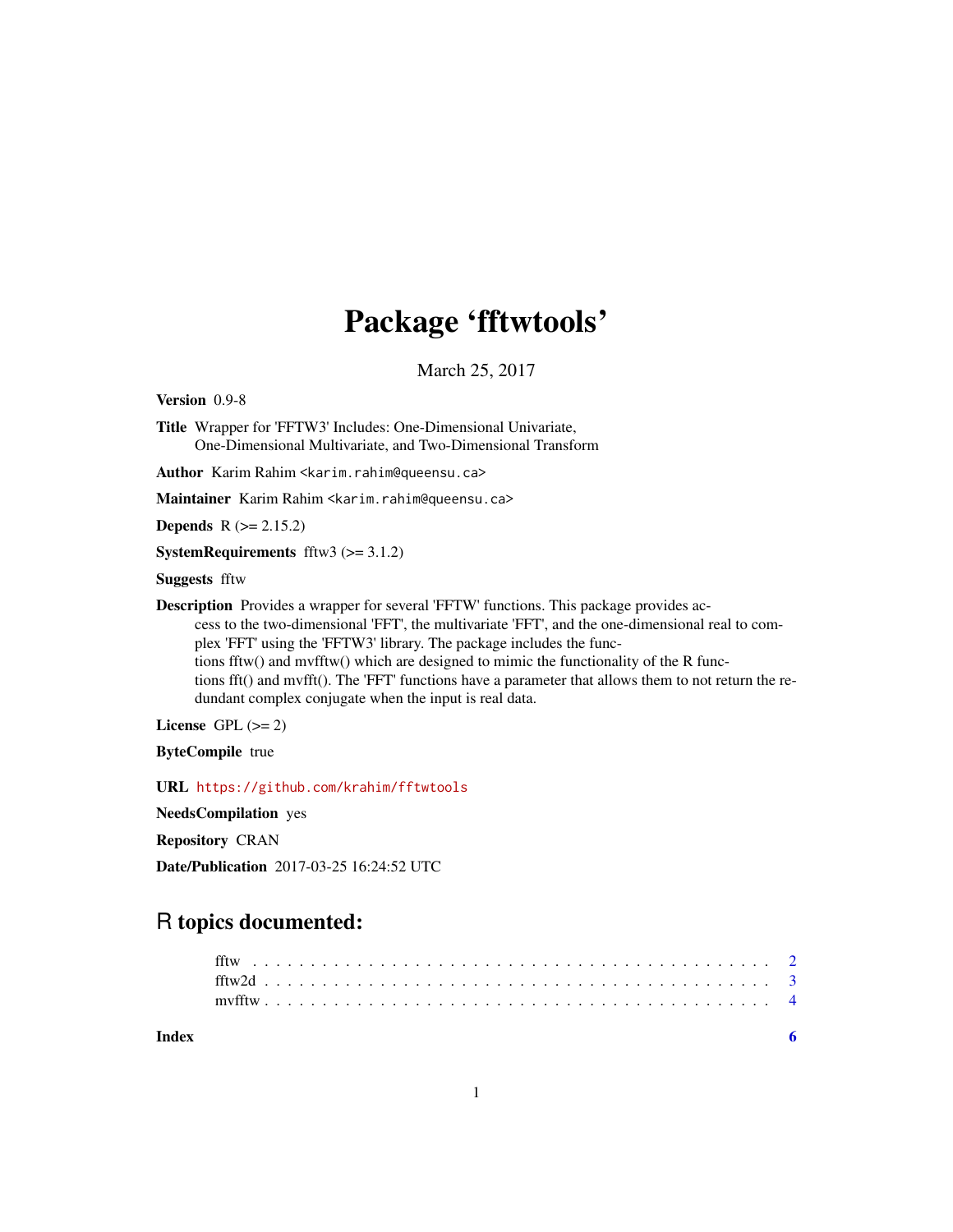#### <span id="page-1-0"></span>Description

These functions compute the FFT using the FFTW3 libraries. Use fftw\_r2c(x, HermConj=0) for real to complex fft. This will return the result without the redundant complex conjugate. This follows the R convention for returning the unscaled inverse of the FFT. The function fftw  $c2r$ (res, HermConj=0, n=length(x)) will invert the FFT from the result not containing the redundant complex conjugate. You must specify, n, the dimension of the original data–length–if the redundant complex conjugate is not included.

#### Usage

```
fftw(data, inverse=0, HermConj=1, n=NULL)
fftw(data, inverse=0, HermConj=1, n=NULL)
fftw_r2c(data, HermConj=1)
fftw_c2c(data, inverse=0)
fftw_c2r(data, HermConj=1, n=NULL)
```
#### Arguments

| data     | (complex or real) vector to be processed                                                                                                                                       |
|----------|--------------------------------------------------------------------------------------------------------------------------------------------------------------------------------|
| inverse  | (integer) 1 or 0 indicating if inverse FFT is preformed. The return follows the<br>format of the R FFT commands-the output is not scaled.                                      |
| HermConj | (integer) 1 or 0 indicating if either "Hermitian" redundant conjugate should be<br>returned, or that the complex to real data includes the "Hermitian" redundant<br>conjugate. |
| n        | (integer) column length of the original data set. This is required when using<br>the inverse complex to real FFT without providing the "Hermitian" redundant<br>conjugate.     |

#### Author(s)

Karim Rahim

#### Examples

```
res <- fftw_r2c(1:9)
res
fftw_c2r(res)/9
res
fftw_c2r(res)/9
res <- fftw_r2c(1:10)
res
fftw_c2r(res)/10
```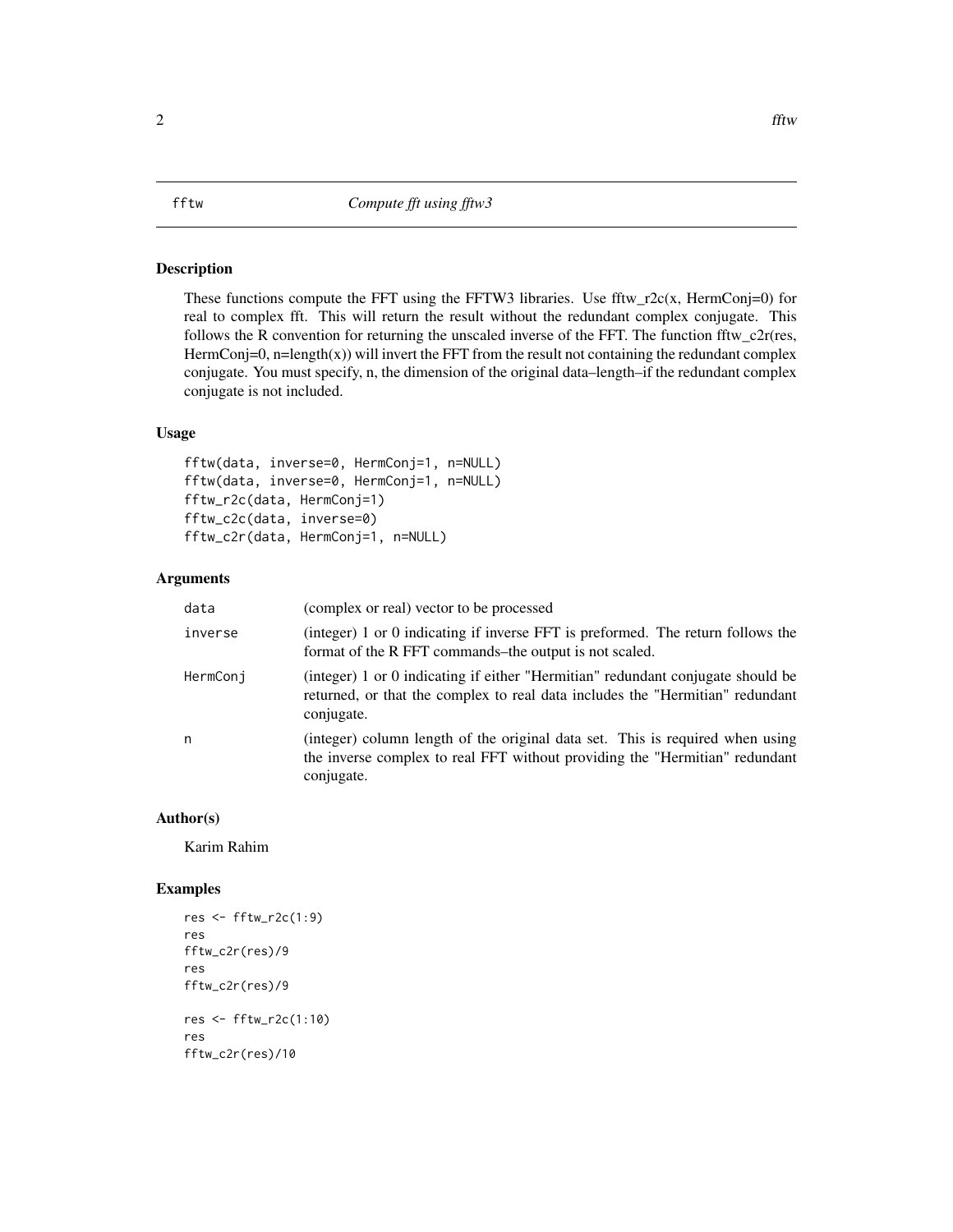#### <span id="page-2-0"></span>fftw $2d$  3

```
res
fftw_c2r(res)/10
res <- fftw_r2c(1:9, HermConj=0)
res
fftw_c2r(res, HermConj=0, n=9)/9
res <- fftw_r2c(1:10, HermConj=0)
res
fftw_c2r(res, HermConj=0, n=10)/10
fftw_r2c(1:3)
fftw_c2r(fftw_r2c(1:3))/3
fftw_c2r(fftw_r2c(1:2))/2
fftw_c2r(fftw_r2c(1:4))/4
fftw_r2c(1:3, HermConj=1)
fftw_c2r(fftw_r2c(1:3, HermConj=0), HermConj=0, n=3)/3
fftw_c2r(fftw_r2c(1:4, HermConj=0), HermConj=0, n=4)/4
fftw_c2r(fftw_r2c(1:20, HermConj=0), HermConj=0, n=20)/20
```
fftw2d *Compute a two-dimensional FFT on a matrix using FFTW3*

#### Description

Computes two-dimensional FFT on a matrix using the FFTW3 libraries. Use fftw\_r2c\_2d(x, Herm-Conj=0) for real to complex FFT. This will return the result without the "Hermitian" redundancy. These functions follow the R convention when returning the inverse of the FFT. For the twodimension fft, the inverse is currently requires the entire matrix, including the redundant complex conjugate.

#### Usage

```
fftw2d(data, inverse=0, HermConj=1)
fftw_r2c_2d(data, HermConj=1)
fftw_c2c_2d(data, inverse=0)
```
#### Arguments

| data     | (complex or real) matrix to be processed                                                                                                  |
|----------|-------------------------------------------------------------------------------------------------------------------------------------------|
| inverse  | (integer) 1 or 0 indicating if inverse FFT is preformed. The return follows the<br>format of the R FFT commands-the output is not scaled. |
| HermConj | (integer) 1 or 0 indicating if either "Hermitian" redundant conjugate should be<br>returned.                                              |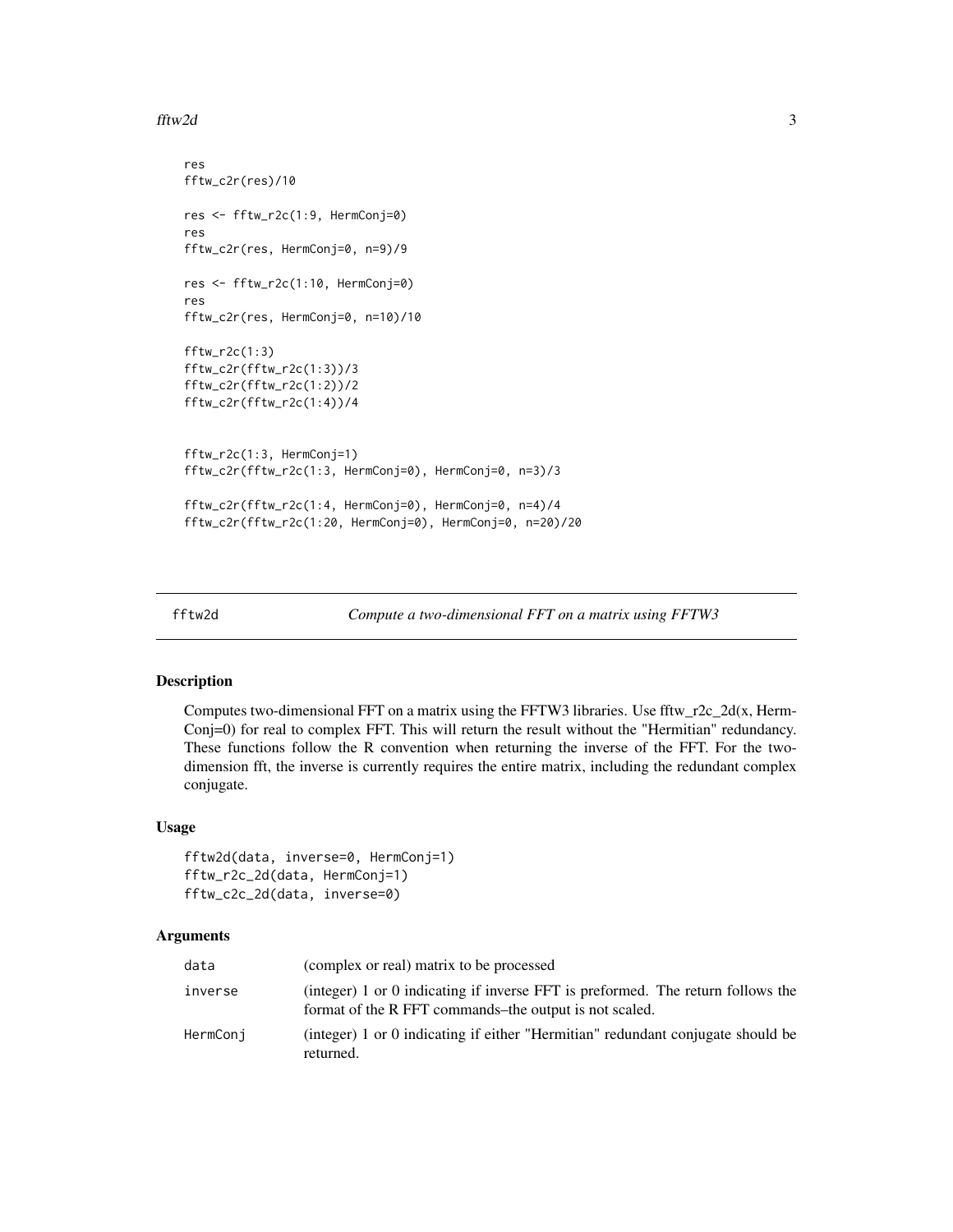<span id="page-3-0"></span>4 mvfftw

#### Author(s)

Karim Rahim

#### Examples

```
x=c(1, 2, 3, 9, 8, 5, 1, 2, 9, 8, 7, 2)
x= t(matrix(x, nrow=4))mvfft(x)
t(mvfft(t(mvfft(x))))
fftw2d(x)
fftw2d(x, HermConj=0)
fftw2d(fftw2d(x), inverse=1)/12
fftw2d(fftw2d(t(x)), inverse=1)/12
fftw_r2c_2d(x)fftw_r2c_2d(x, HermConj=0)
```
mvfftw *Compute the FFT on each column of a matrix using FFTW3*

#### Description

This will compute the FFT of each column of a matrix using the FFTW3 libraries. Use mvfftw\_r2c(x, HermConj=0) for real to complex fft. This will return the result without the redundant complex conjugate. This follows the R convention for returning the unscaled inverse of the FFT. The function mvfftw c2r(res, HermConj=0, n=dim(x)[1]) will invert the FFT from the result not containing the "Hermitian" redundant conjugate. You must specify, n, the column dimension of the original data– the column length of the original data–if the redundant complex conjugate is not included.

#### Usage

```
mvfftw(data, inverse=0, HermConj=1, n=NULL, fftplanopt=0)
mvfftw(data, inverse=0, HermConj=1, n=NULL, fftplanopt=0)
mvfftw_r2c(data, HermConj=1, fftplanopt=0)
mvfftw_c2c(data, inverse=0, fftplanopt=0)
mvfftw_c2r(data, HermConj=1, n=NULL, fftplanopt=0)
```
#### Arguments

| data     | (complex or real) matrix of columns to be processed                                                                                                                            |
|----------|--------------------------------------------------------------------------------------------------------------------------------------------------------------------------------|
| inverse  | (integer) 1 or 0 indicating if inverse fft is preformed. The return follows the<br>format of the R FFT commands. The result is not scaled.                                     |
| HermConj | (integer) 1 or 0 indicating if either "Hermitian" redundant conjugate should be<br>returned, or that the complex to real data includes the "Hermitian" redundant<br>conjugate. |
| n        | (integer) column length of the original data set, when using the inverse coplex<br>to real fft without providing the "Hermitian" redundant conjugate.                          |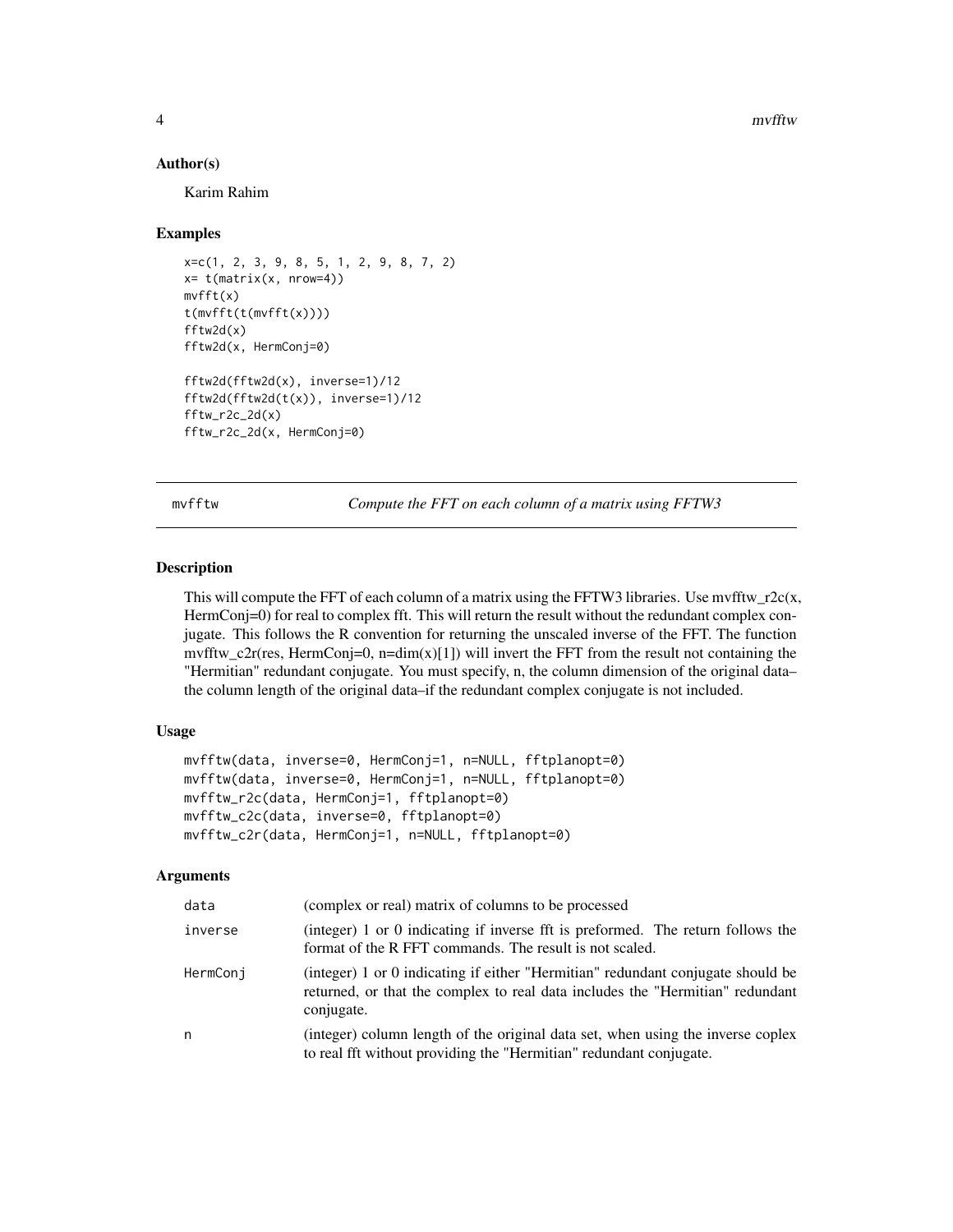#### mvfftw 5

```
fftplanopt (integer) 0 or 1 specifying the flag passed to FFTW. 0 indicates the flag FFTW_ESTIMATE
                 is used, and 1 indicates FFTW_MEASURE is used. See FFTW documentation
                 for use of these flags.
```
#### Author(s)

Karim Rahim

#### Examples

```
x=c(1, 2, 3, 9, 8, 5, 1, 2, 9, 8, 7, 2)
x= t(matrix(x, nrow=4))
mvfft(x)
t(mvfft(t(mvfft(x))))
res <- mvfftw_r2c(x, HermConj=1)
res
mvfftw_c2c(res, inverse=1)/3
mvfftw_c2r(res)/3
res <- mvfftw_r2c(x, HermConj=0)
res
mvfftw_c2r(res, HermConj=0, n=3)/3
mvfftw_r2c(x, HermConj=1)
mvfft(x)
res <- mvfftw_r2c(x, HermConj=0)
res
mvfftw_c2r(res, HermConj=0, n=3)/3
res <- mvfftw_r2c(t(x), HermConj=1)
res
mvfftw_c2r(res, HermConj=1)/4
res <- mvfftw_r2c(t(x), HermConj=0)
res
mvfftw_c2r(res, HermConj=0, n=4)/4
mvfftw_r2c(t(x), HermConj=1)
mvfft(t(x))
mvfftw(mvfftw(x, HermConj=0), inverse=1, HermConj=0, n=3)/3
mvfftw(mvfftw(t(x), HermConj=0), inverse=1, HermConj=0, n=4)/4
mvfftw(mvfftw(t(x), inverse=1))/4
```